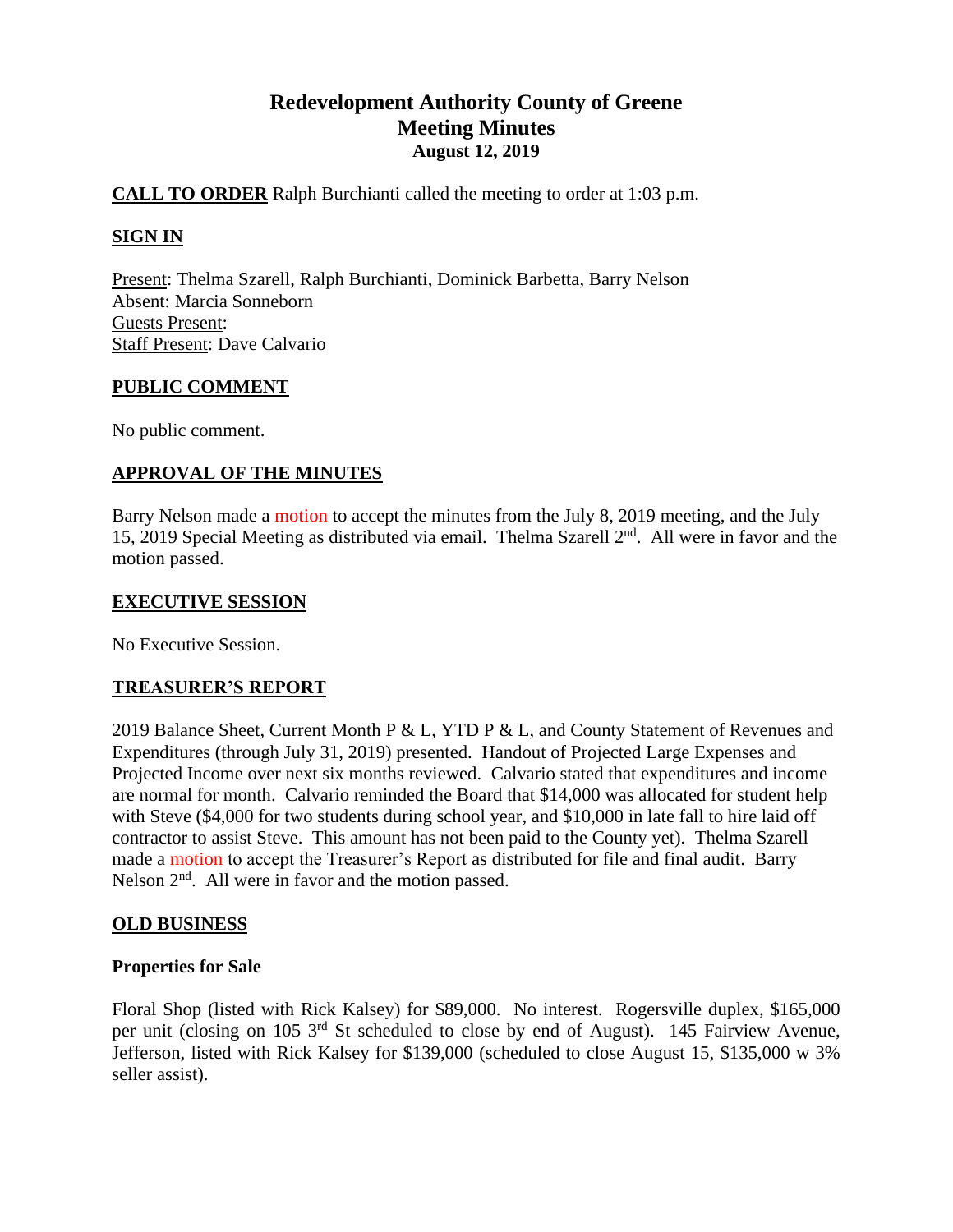#### **Nazer St. Remediation and Stabilization Update**

Greene County Habitat for Humanity \$75,000 PHARE Grant (original grant to Habitat was for \$150,000). Construction to build one home on E. Franklin St, Waynesburg is progressing. \$50,345.37 paid thus far to Habitat.

\$75,000 from the original grant of \$150,000 was modified and reallocated to Clarksville (Pitt Gas).

#### **Howard Contracting Lawsuit**

Arbitration with three attorneys will be held on August 20. Letter from Court distributed.

#### **Land Bank Law**

SB 667 Land Bank law. Had meeting with Jim Denova from Benedum Foundation July 9. Jim encouraged those in attendance to submit a grant that would address Benedum providing Technical Assistance to develop Land Bank. Joy Ruff from the Local Government Academy is preparing the application.

#### **NEW BUSINESS**

- 1. PHARE approved Nineveh Heights application for \$800,000. PHARE approved Blueprints Greene County Home Purchase application for \$100,000. Calvario has a meeting tomorrow with Morris Township Supervisors and Threshold Housing to start planning on Nineveh Heights.
- 2. 214 2nd Avenue, Crucible. Home purchased at October 2018 Judicial Sale occupied by Gladys Perry has been demolished.
- 3. Discussed counter offer received from EQT on new gas lease. After discussion, Dominick Barbetta made a motion to accept the offer of \$3,000 per acre of leased land with a 16% royalty. Thelma Szarell 2<sup>nd</sup>. All were in favor and the motion passed.
- 4. Discussed gas lease received from Chevron. After discussion, Dominick Barbetta made a motion to accept he Chevron lease as presented. Barry Nelson 2<sup>nd</sup>. All were in favor and the motion passed.
- 5. After discussion and based upon the Comparative Market Analysis, Dominick Barbetta made a motion to sell 323  $3<sup>rd</sup>$  Street, Mather for \$95,000. Barry Nelson  $2<sup>nd</sup>$ . All were in favor and the motion passed.
- 6. Discussed Homebuyer Assistance Application from Ryan and Brandi McCollum for 323  $3<sup>rd</sup>$ St, Mather. After discussion, Barry Nelson made a motion to enter into a 24-month Land Installment Purchase Contract with Ryan and Brandi McCollum on 323 3rd St, Mather at a selling price of \$95,000; \$4,000 down payment; \$700 per month (PIT&I); and a \$2,000 per year credit for each year they live in the home towards the final selling price (\$4,000 maximum). Thelma Szarell 2<sup>nd</sup>. All were in favor and the motion passed.
- 7. Calvario gave update on meeting with Benedum Foundation on July 9 to address: creating a Land Bank, providing code enforcement training for municipalities, and assistance with the Old Bank building in Rices Landing. Application would focus on providing Technical Assistance.
- 8. Calvario met with residents who reside in 81 and 82 C St, Clarksville (GI Town). This home was purchased at the June 2019 Judicial Sale, but RACG does not have deed to it yet. Calvario informed residents that once RACG had deed, we would come through and inspect home.